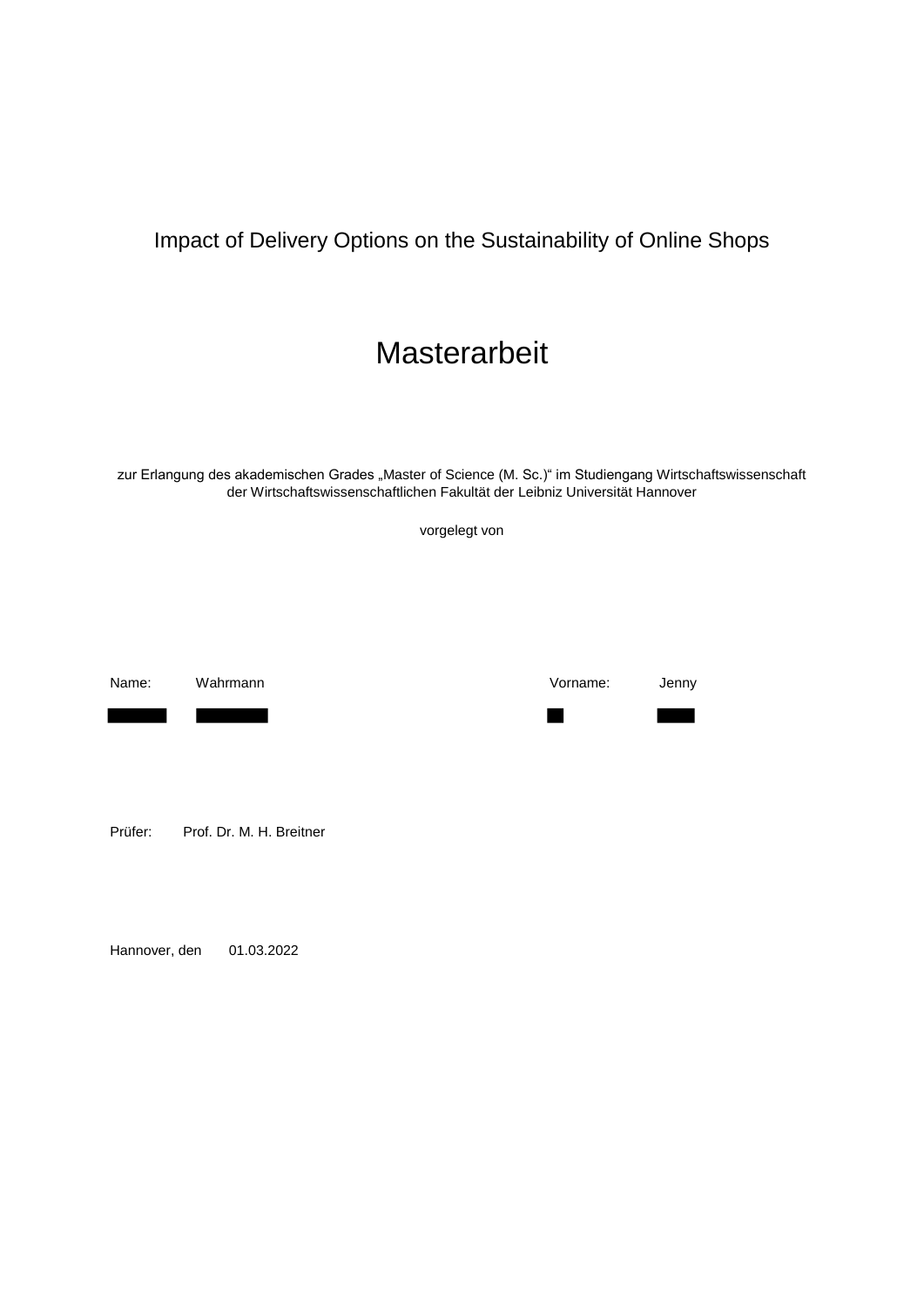# **Table of Content**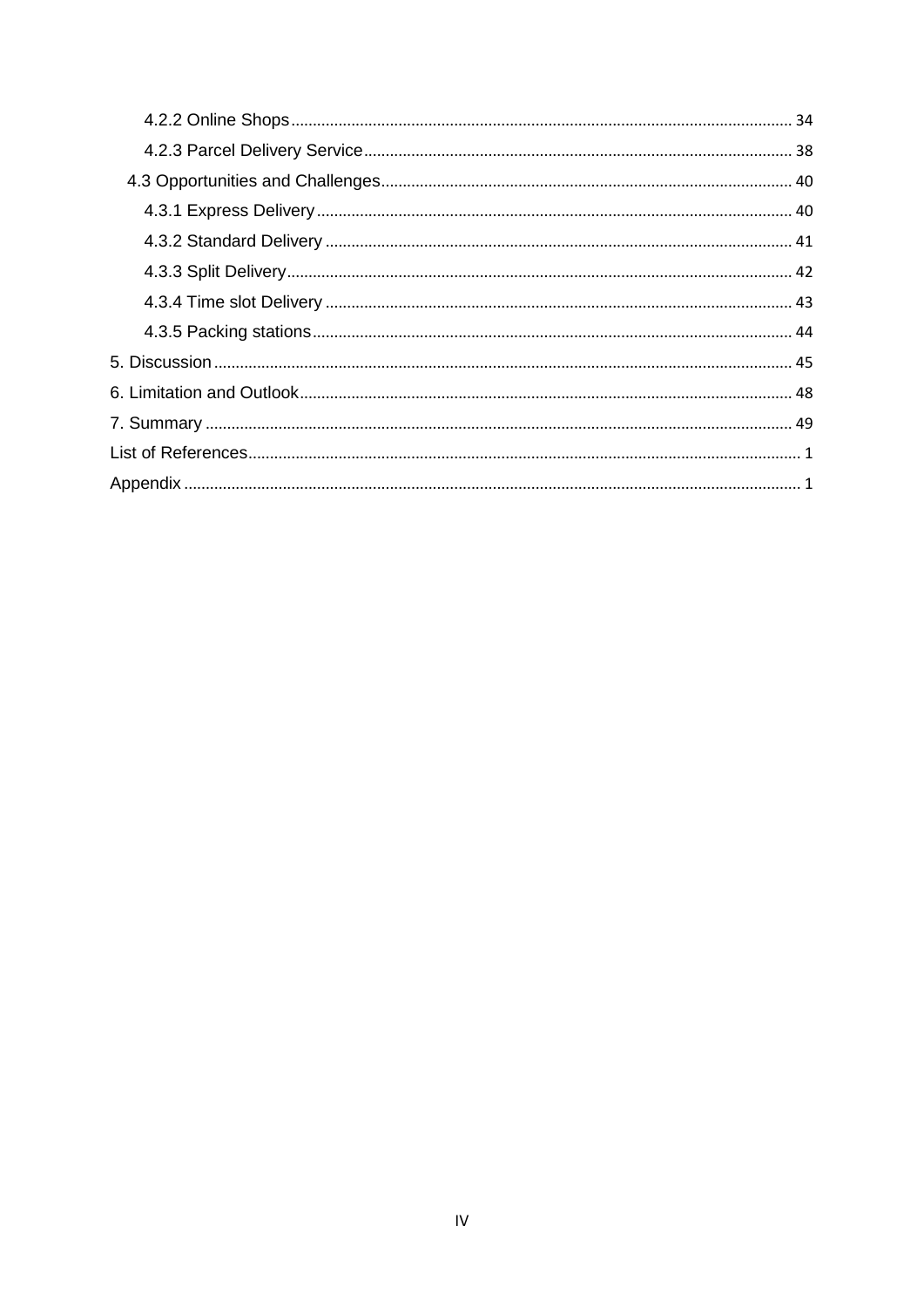#### <span id="page-3-0"></span>1. Introduction

The Corona pandemic is creating a package boom. It is expected that the parcel growth will continue to increase in 2022. People are ordering more and the delivery companies can make high profits. At the same time, more and more people are ordering by express delivery, for example, in order to receive their products as quickly as possible (Tagesschau, 2021). At the same time, the issue of sustainability is coming back into focus. Due to the increased volume of orders, it is urgently necessary to analyze the impact of delivery on the environment (Buldeo Rai et al., 2021). There is a particular focus on the different delivery options. It is largely unclear what impact specifically individual delivery options have on sustainability. Above all, a holistic approach should be sought involving the three key stakeholders. Previous literature has examined the individual sustainability impacts of e-commerce but not across all dimensions of sustainability and without including the various stakeholders. Especially the impact on the customer has been neglected. The motivation of this thesis is to close this research gap by including the three dimensions and the stakeholders involved. Based on this, the following central question will be investigated:

What is the impact of different delivery options on sustainability aspects and what is the role of different stakeholders?

In order to answer the research question, a theoretical framework was first set up in chapter. For this purpose, the terms sustainability and 'last mile' were classified and defined. Also in this chapter, a practical example on the topic of delivery options is used for general understanding. In chapter 3 the used literature methodology is presented. Using Grounded theory, a qualitative extensive literature review is conducted and analyzed using Webster & Watson. This contributes to the development of the research gap. In the fourth chapter, the research method expert interview is presented methodologically. Using MAXQDA, the interviews are coded and analyzed according to Mayring. This is followed in the fifth chapter by a comparison of the results from the literature and the expert interview. Finally, chapter 6 summarizes the conclusions drawn in the previous chapters, as well as a limitation and an outlook regarding the need for further research.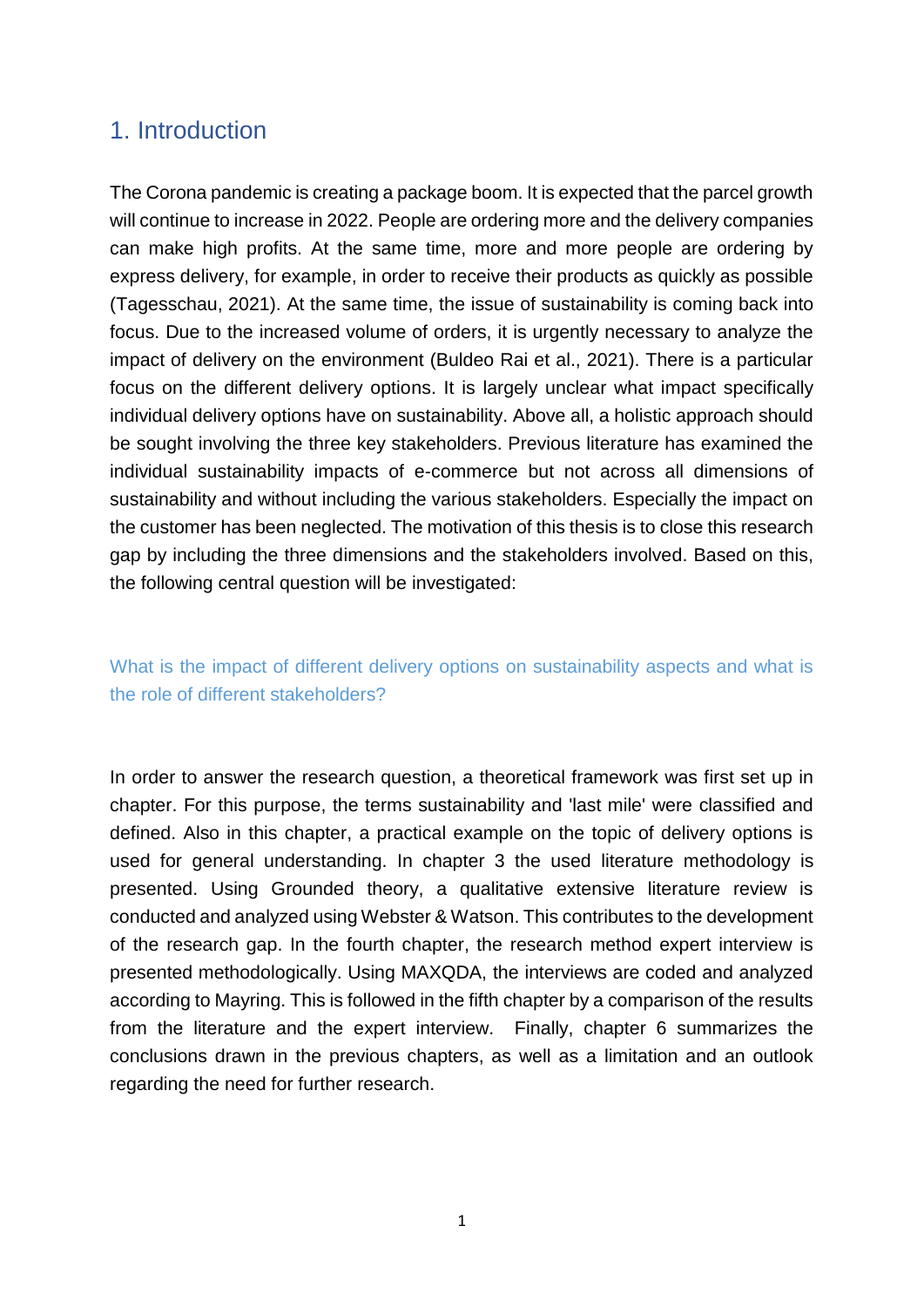### <span id="page-4-0"></span>7. Summary

The aim of this thesis was to answer the central research question:

What is the impact of different delivery options on sustainability aspects and what is the role of different stakeholders?

To answer this question, after the introduction to the topic, the second chapter defined the basic terms sustainability and delivery options. A practical example was used to explain the delivery options in more detail. In the third chapter, the previous literature was identified using Grounded Theory and evaluated using a Webster and Watson concept matrix. Then, the literature was divided into 10 key areas to finally identify the research gap. In the fourth chapter, the research method "Expert Interview Methodology" is first embedded and then coded using MAXQDA according to Mayring. In addition, this part of this thesis presents the results of the seven interviews to then compile opportunities and challenges of each delivery option. These are discussed in chapter 5. Chapter 6 consists of a summary as well as limitation and outlook.

The different delivery options have impacts in all three dimensions of sustainability (social, environmental and economic). In the area of economics, the delivery options primarily affect costs. Online store, delivery service provider and customer all have monetary and cognitive costs. For the customers, the hassle costs are especially important. For the service providers, for example, the costs for delivery vehicles and delivery routes. The online retailer has mainly organizational costs and packaging costs. Furthermore, the retailer deals in this dimension with customer acquisition. In order to satisfy as many customers as possible, this paper recommends implementing a wide range of delivery options. From product to product, customers need different delivery options. Enterprises should offer a broad selection of delivery options, in order to address as many customers as possible and to give the customer thereby the possibility for him to select the suitable delivery option. The more service the customer is offered, the higher the shipping costs may be. Customers are prepared to pay more for more service. The companies should be as transparent as possible with the costs and market the advantages more consciously.

Reliable deliveries are particularly desirable, but sustainable, cost-effective and fast deliveries are also in demand. The split delivery can cause the highest trouble costs for the customers. For companies, this work recommends, although delivery speed was often cited as the most important attribute in previous literature, not to focus exclusively on it. Reliability and low annoyance costs in conjunction with sustainable